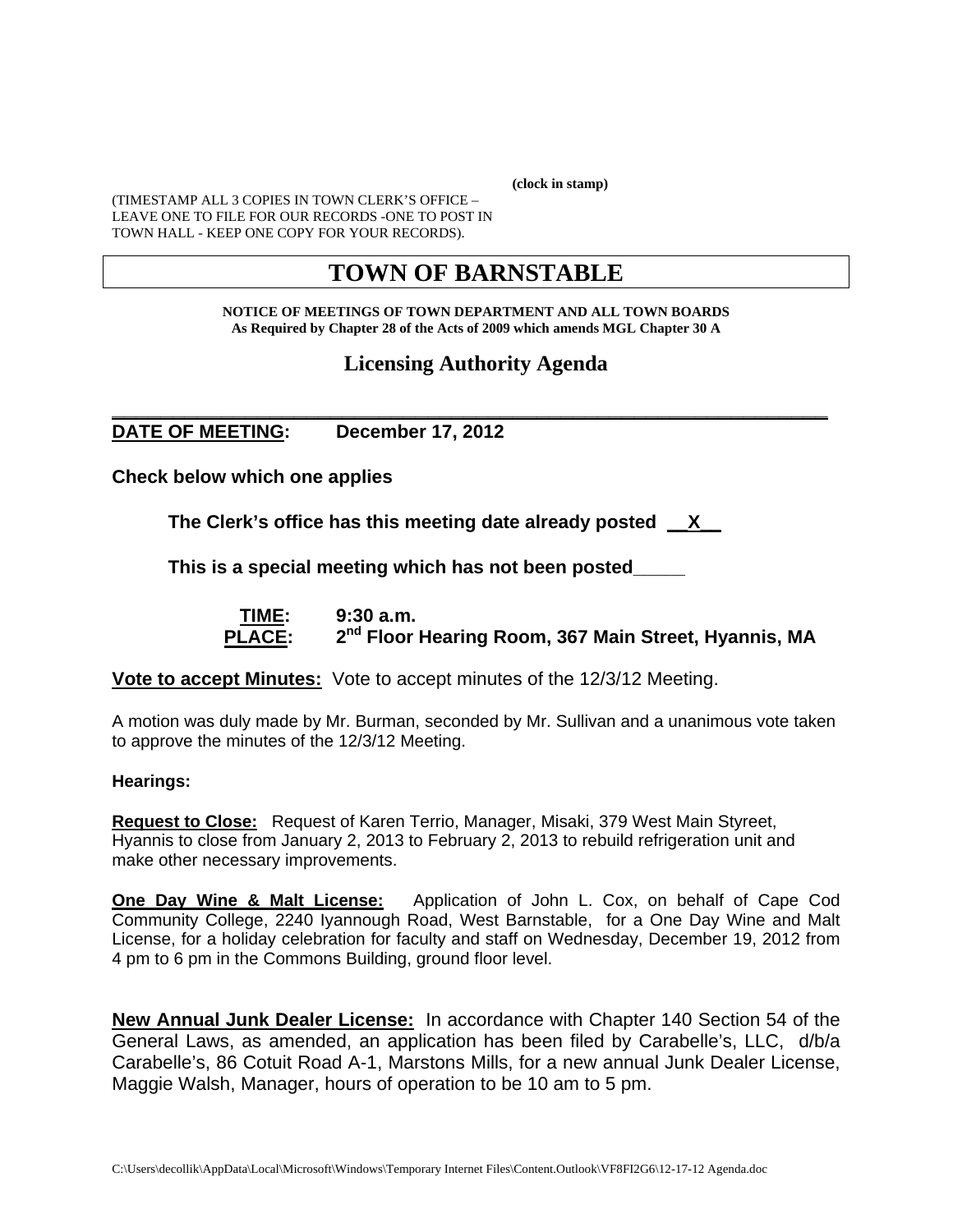**Class I Auto Dealer License:** Application of AMR Holdings – KH, LLC, d/b/a KIA of Cape Cod, 1056 Iyannough Road, Hyannis, Matt McGovern, Manager, for a Class I Auto Dealer License for 1056 Iyannough Road as its showroom, 1020 for administrative offices, 1040 for service parking and 756 Bearse's Way for storage of new/used vehicles. Appearance before Board as requested.

**Class I Auto Dealer License:** Application of AMR Holdings – TH, LLC, d/b/a Hyannis Toyota and Hyannis Scion, 1020 & 1040 Iyannough Road, Hyannis Matt McGovern, Manager, for a Class I Auto Dealer License with 1020 for its showroom & offices, 1040 for service parking and 756 Bearses Way for storage of new/used vehicles. Appearance before Board as requested.

**Class II Auto Dealer License:** Application of Application of AMR Holdings – TH, LLC, d/b/a Hyannis Toyota, 756 Bearse's Way, Hyannis, Matt McGovern, Manager, for a Class II Auto Dealer License with its extra storage facility. Maximum of 60 new/used vehicles on site. Appearance before Board as requested.

**Show Cause Hearing:** Show Cause Hearing for Cape Cod Precious Gems & Coins, 48 Iyannough Road, Hyannis, MA, Carl Marchetti, Manager, for revocation of its Junk Dealer License as a result of information presented to the Licensing Authority by Detective Sgt. John Murphy of the Barnstable Police Department at the December 7, 2009 Licensing Authority Hearing for failure to comply with the Town of Barnstable Rules and Regulations under Chapter 502 regarding non-reporting of items purchased for sale, that it purchased items which appear on a list of stolen property, and a determination that Mr. Marchetti is an improper person to hold a Junk Dealer License, to show cause why its Junk Dealer License should not be permanently revoked. Continued from 8/10/11, 2/14/11, 6/20/11, 9/19/11. Along with this hearing, the renewal/non-renewal of the Junk Dealer License for 2011-2012 will be determined. Attorney Atwood's Office advised they were still in Court for 9/24/11 but the matter should be wrapped up for the 10/24/11 hearing. Request was made to continue this hearing to 10/24/11 and today it was continued to January 30, 2012 as the prior Licensee is still in Court. Per request of Licensee's attorney, this hearing was continued to March 26, 2012. This matter was continued from the June 24, 2012 hearing as it is still in Court and the attorney again requested a continuance from today's meeting to 9/10/12. Lt. Murphy stated it is going to Trial in November so it was added to today's hearing.

### **Renewals:**

#### **The following renewals have been submitted without any changes from the previous year for Licensing Authority approval.**

### **Class I Auto Dealer:**

AMR Holdings – KH, LLC, d/b/a KIA of Cape Cod, 1056 Iyannough Road, Hyannis AMR Holdings – TH, LLC, d/b/a Hyannis Toyota and Hyannis Scion, 1020 & 1040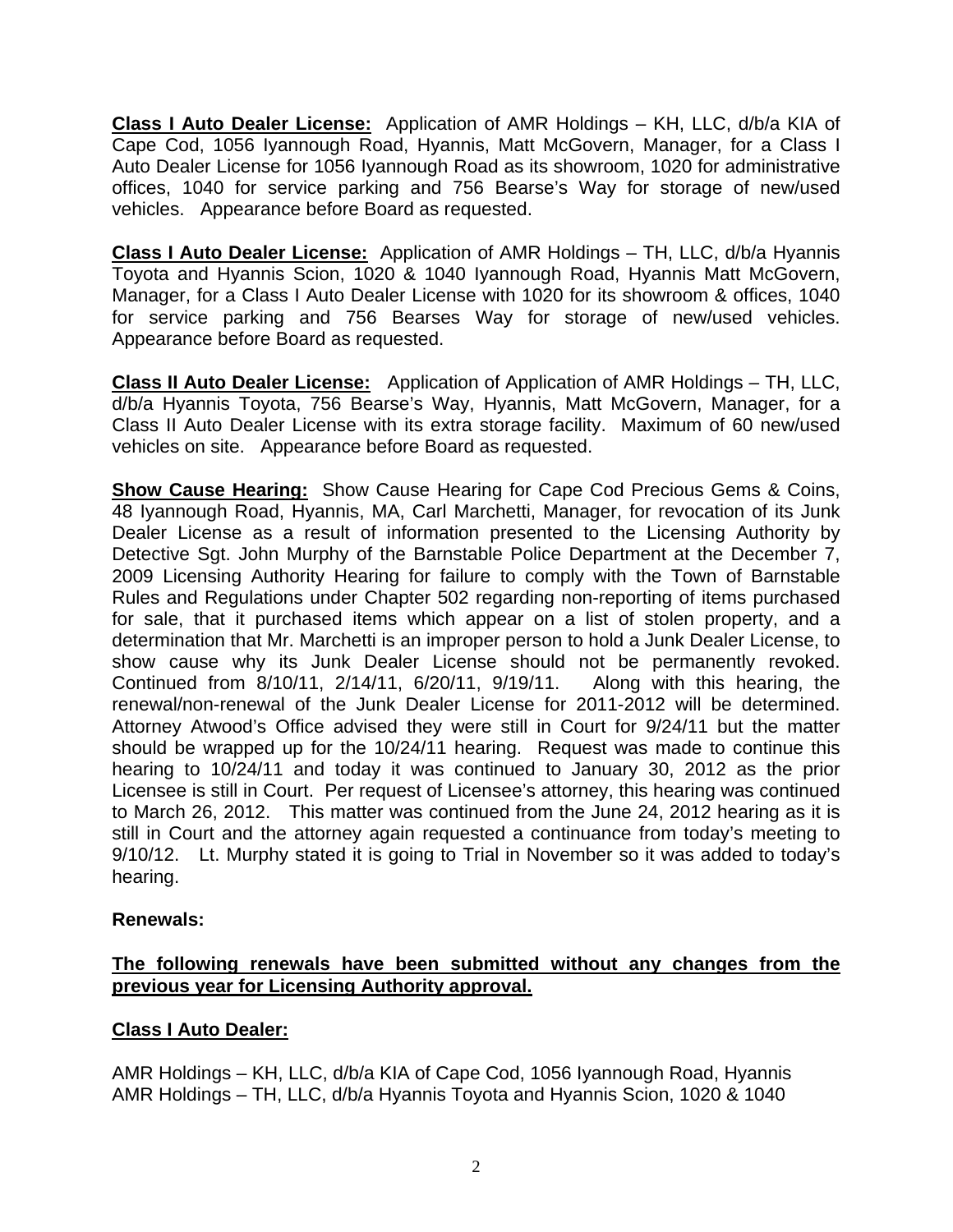Iyannough Road, Hyannis JMR Honda, 741 Yarmouth Road, Hyannis Dick Beard Chevrolet/Suburu, 20-25 Ridgewood Avenue, Hyannis Balise Ford, 90 High School Road, Hyannis Balise Hyundai, 518-556 Yarmouth Road, Hyannis Balise Nissan, 322 Falmouth Road, Hyannis

#### **Class II Auto Dealers:**

AMR Holdings – TH, LLC, d/b/a Hyannis Toyota, 756 Bearse's Way, Hyannis Used Auto Cape, 61 Falmouth Road, Hyannis Mid Cape Motors, 362A Yarmouth Road, Hyannis Wheels to Work, 460 West Main Street, Hyannis Mutual Motors, 537 Yarmouth Road, Hyannis Rotary Auto Body, 345 Barnstable Road, Hyannis Hi-Line Auto Sales, 367 Yarmouth Road, Hyannis J&J Auto Sales, 381 Camp Street, Hyannis ES Auto Sales, 30 Rosary Lane, Hyannis JC Auto Sales, 105 Ferndoc Street, C3, Hyannis WAJ Auto Sales, 455 Yarmouth Road, Hyannis Brico Autoworks, 178 Thornton Drive, Hyannis

#### **Common Victuallers:**

Barnes & Noble, 769 Iyannough Road, Hyannis Dunkin Donuts, 156 Iyannough Road, Hyannis Dunkin Donuts, 751 West Main Street, Hyannis Dunkin Donuts, 1220 Iyannough Road, Hyannis Dunkin Donuts, 147 North Street, Hyannis Dunkin Donuts, 3821 Falmouth Road, Marstons Mills Dunkin Donuts, 627 Main Street, Hyannis Dunkin Donuts, 1648 Falmouth Road, Centerville Dunkin Donuts, CC Mall, Hyannis Dunkin Donuts, 317 Falmouth Road, Hyannis Dunkin Donuts, 702 Iyannough Road, Hyannis Katie's Homemade Ice Cream, 568 Main Street, Hyannis Wendy's, 554 Route 132, Hyannis Old Village Store, 2455 Meetinghouse Way, West Barnstable The Mills Restaurant, 149 Cotuit Road, Marstons Mills Perry's Main Street Deli, 546 Main Street, Hyannis Subway #29595, 251 Iyannough Road, Hyannis Broken Cone, 569 Main Street, Hyannis Bangkok Kitchen, 339 Barnstable Road, Hyannis Sunnyside Restaurant, 282 Main Street, Hyannis Pizza 1 & Subs 2, 2954 Falmouth Road, Marstons Mills Common Ground Cafe, 420 Main Street, Hyannis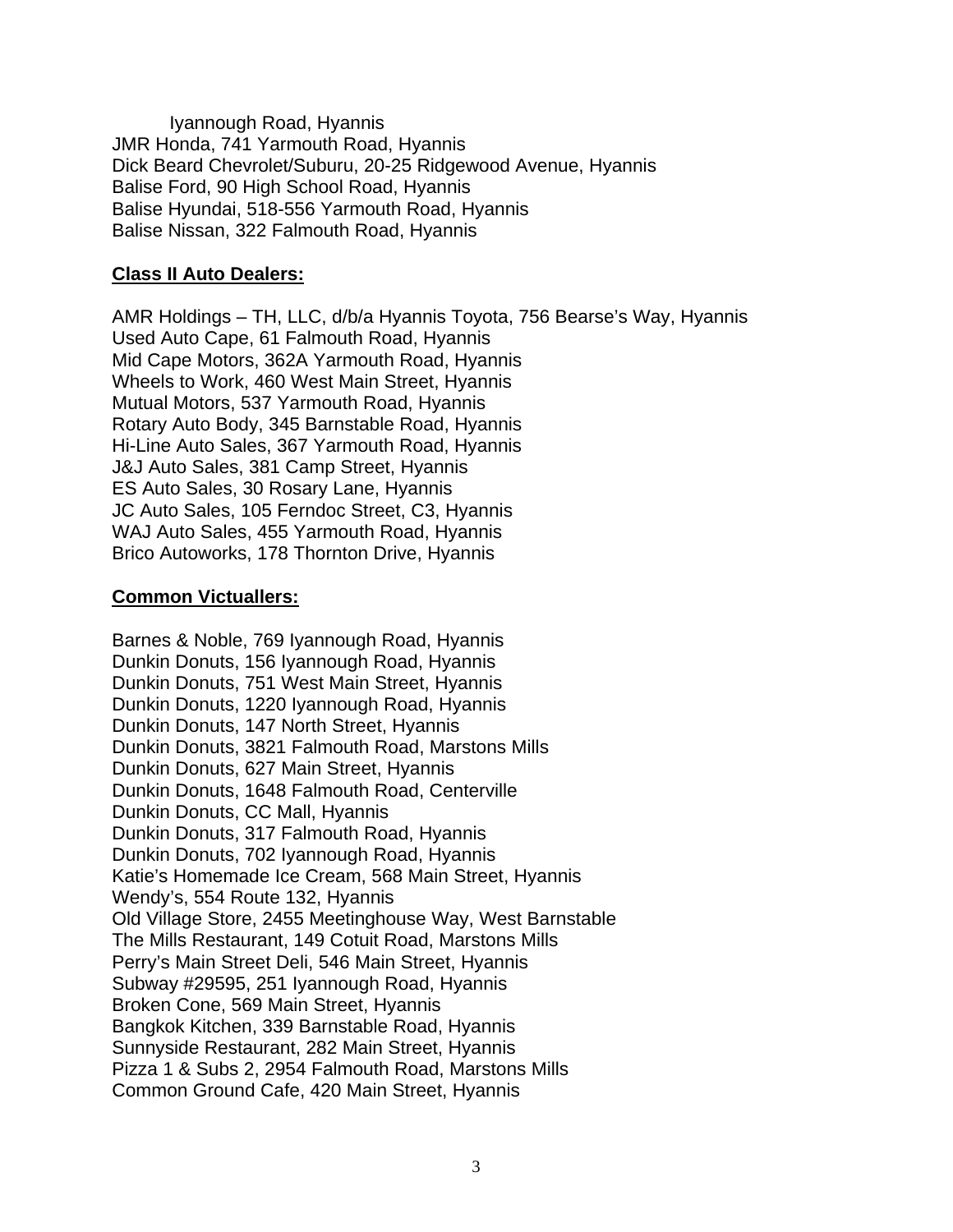The Mad Platter, 480 Barnstable Road, Hyannis no CGS

#### **Lodging Houses:**

Yarmouth Road Rooming House, 34 Yarmouth Road, Hyannis Ashley Manor, 3660 Main Street, Barnstable Aegean Pizza, 378 Barnstable Road, Hyannis Tidewater Inn, 275 Ocean Street, Hyannis

#### **Club All Alcohol:**

Wianno Club, Seaview Ave., Osterville Wianno Club, Parker Rd., Osterville Hyannisport Club, 2 Irving Avenue, Hyannisport Wequaquet Lake Yacht Club, 150 Anable Point Rd., Centerville

#### **Common Vic All Alcohol:**

Pavilion Indian Cuisine, 511 Main Street, Hyannis Bistrot de Soleil, 350 Stevens Street, Hyannis Tommy Doyle's, 334 Main Street, Hyannis McGrath's, 380 Barnstable Road, Hyannis The Steak House and Sports Bar, 72 North Street, Hyannis Il Maestro, 297 North Street, Hyannis Roadhouse, 488 South Street, Hyannis Colombo's, 544 Main Street, Hyannis Black Cat, 165 Ocean Street, Hyannis

#### **Common Vic Beer & Wine:**

Thai House, 304 Main Street, Hyannis - **Applicant request for reconsideration of non-renewal at 12/3/12 hearing (will appear)** 

#### **General on Premises All Alcohol:**

Dennis F. Thomas Post VFW, 455 Iyannough Road, Hyannis

#### **Innholder All Alcohol:**

Heritage House, 259 Main Street, Hyannis

#### **Daily Live Entertainment**

Heritage House, 259 Main Street, Hyannis Hyannisport Club, 2 Irving Avenue, Hyannisport Bistrot de Soleil, 350 Stevens Street, Hyannis